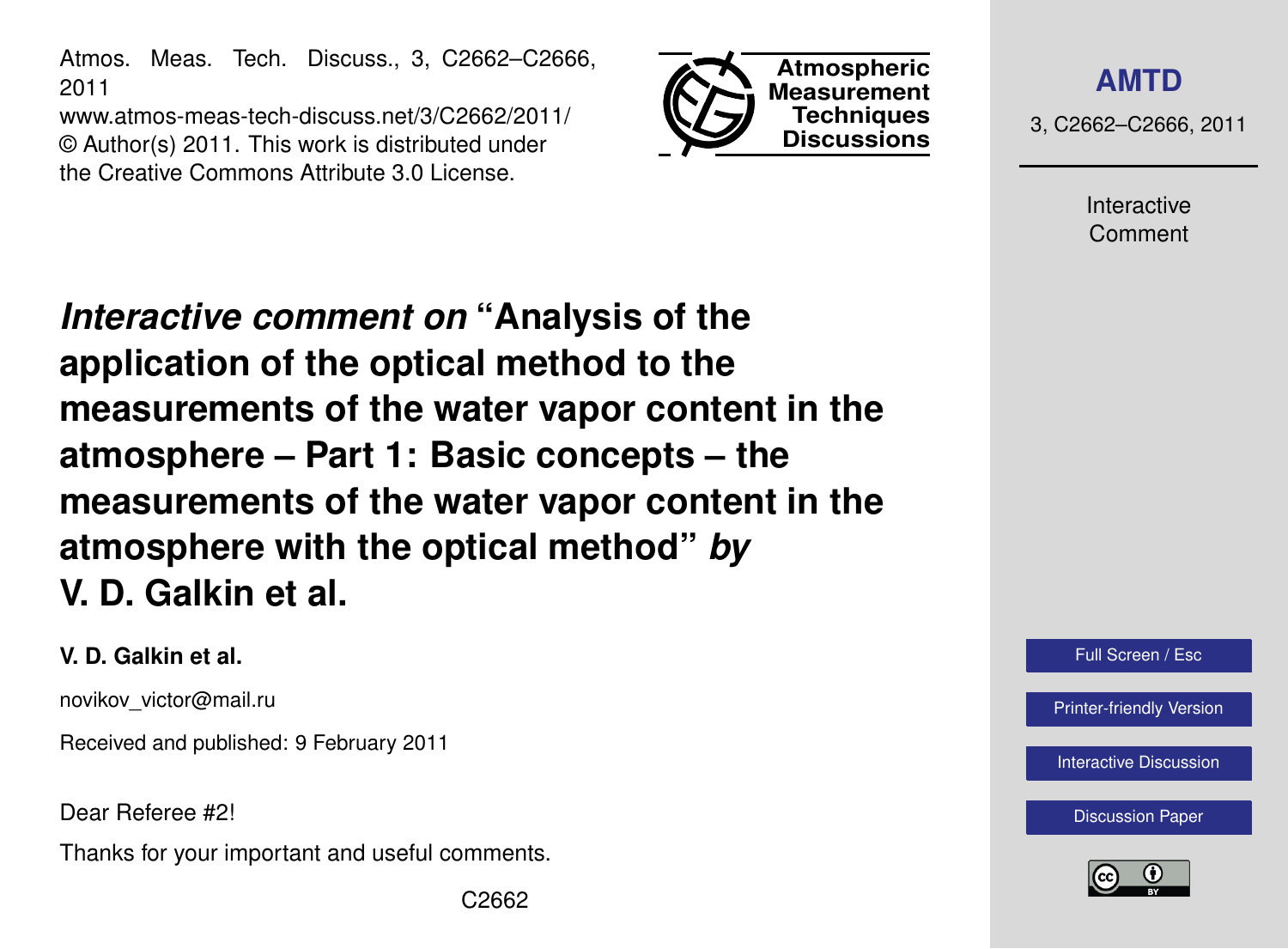Of course, authors understand that the achievement of high accuracy by optical (photometrical) method is not easy and very multicomponent task. Therefore, it is necessary to discriminate the set of sequential steps in the solution of this task.

At first the high accuracy for photometric measurements of initial signal is needed as for laboratory sources (calibrated lamps), and for natural sources (Sun or stars). Today the millimagnitude accuracy of one measurement is really feasible both for laboratory and majority of natural conditions by means of variation of total exposure time. In our long-time practice of stellar photometric observations at Lindenberg we achieved the accuracy 5 millimagditudes with total exposure time no more than 2 min, even for no so good nights. It may be possible for our task, because only sufficient bright stars (no more than 3 visual magnitude) are used. Certainly, for natural calibrations only good nights with stable atmospheric conditions must be used.

In order to keep high initial accuracy during data processing, up to obtaining the final values of column water vapor content, it is necessary to analyze carefully the following factors: stability of instrumental photometric system, errors at definition of extraterrestrial star magnitudes, determination of time-trend of atmospheric extinction during observations (especially of the aerosol absorption in the boards of water vapor band), etc. Partially (for old observations) it is made by us in (Galkin et al., 2010). We plan to return to this analysis in a separate publication (Analysis of the application of the optical method to the measurements of the water vapor content in the atmosphere – Part 2: Intercomparison with data obtained by other devices and techniques) devoted to the analysis of the data, obtained in Lindenberg by various devices and methods in 1995-2007. Basic methodic details of observation and data processing were described in (Leiterer et al., 1998; Alekseeva et al., 2000; Novikov et al., 2010). The descriptions of different versions of Lindenberg's photometers were presented in publications (will be added to References):

Leiterer, U., and Weller M.: Sunphotometer BAS/ABAS for Atmospheric Research, WMO/TD, No. 222, 21-26, 1988.

#### **[AMTD](http://www.atmos-meas-tech-discuss.net)**

3, C2662–C2666, 2011

Interactive Comment

Full Screen / Esc

[Printer-friendly Version](http://www.atmos-meas-tech-discuss.net/3/C2662/2011/amtd-3-C2662-2011-print.pdf)

[Interactive Discussion](http://www.atmos-meas-tech-discuss.net/3/5705/2010/amtd-3-5705-2010-discussion.html)

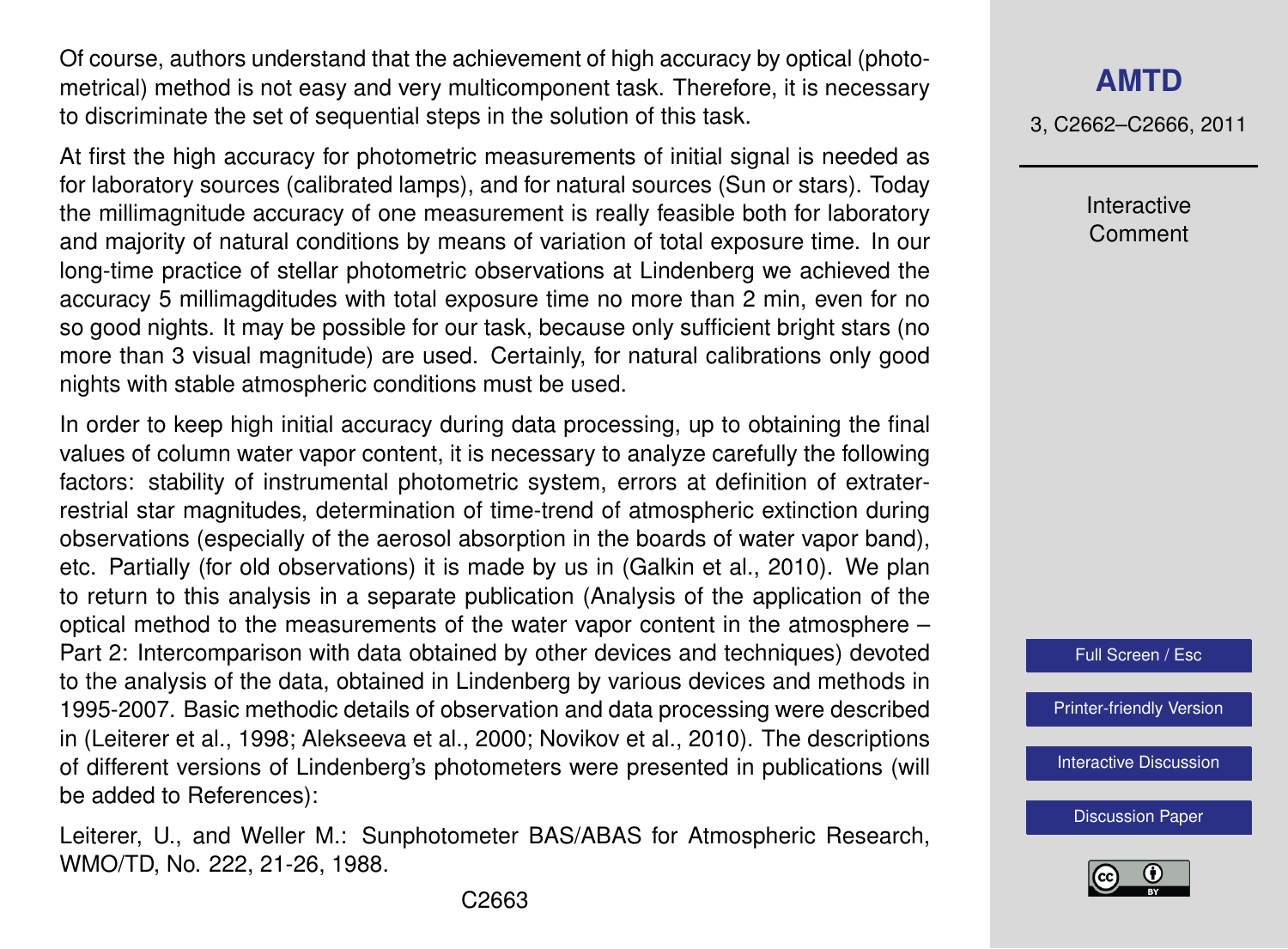Leiterer U., Naebert, A., Naebert, T., Alekseeva, G.: A new star photometer developed for spectral aerosol optical thickness measurements in Lindenberg, Contributions to Atmospheric Physics (Beiträge zur Physik der Atmosphäre), 68, 133-141, 1995.

Alekseeva, G. A.; Bogoroditskaya, N. V.; Mikhel'Son, N. N.; Novikov, V. V.; Olonova, T. P.; Pakhomov, V. P.; Sosnina, M. A.: Version of the optical system of the Pulkovo Stellar Photometer, Journal of Optical Technology, Volume 62, Issue 9, 629-630, 1995

Here we only mention shortly that sun photometers and old versions of star photometers (mentioned above) are equipped by interference filters. The parameters of these filters (including temperature dependences for star photometers) were investigated carefully before every season of observations. Certainly, for star photometers the collimated light beam was used. The sun photometers are thermo-stabilized. Since 2009 we are testing at Lindenberg the new thermo-stabilized star photometer with diffraction grating and CCD-receiver.

The main goal of presented discussion article (Part 1) is analysis of the possibilities for improving the accuracy of calibration integral water vapor contents to ∼1%, which will make it possible to use data obtained by optical photometry as an independent reference for other methods. Without solving this problem it is impossible to increase the real accuracy of final data essentially. And the ways of such solving are scheduled.

Unfortunately, today the optical method is not really independent (see pp. 5722-23 in Discussion). And we had to correct our water vapor contents scale, recalculating the parameters c with the use of a large volume of interpolated radiosonde data for every year of photometric observations. Fig. 5 is example. Really, we have radiosonde data with time-step 6 hours and sunphotometer's data every 10 min. Therefore, we are forced to use linear-interpolated data on X-axis. This is not quite correct procedure, and it can be used only for sufficient large volume of data (in our concrete case – 7154 values). Therefore, we can not use little parts of data for separate analysis. The overwhelming majority of points (5857 values, or 82%) are allocated in the basic

## **[AMTD](http://www.atmos-meas-tech-discuss.net)**

3, C2662–C2666, 2011

Interactive Comment



[Printer-friendly Version](http://www.atmos-meas-tech-discuss.net/3/C2662/2011/amtd-3-C2662-2011-print.pdf)

[Interactive Discussion](http://www.atmos-meas-tech-discuss.net/3/5705/2010/amtd-3-5705-2010-discussion.html)

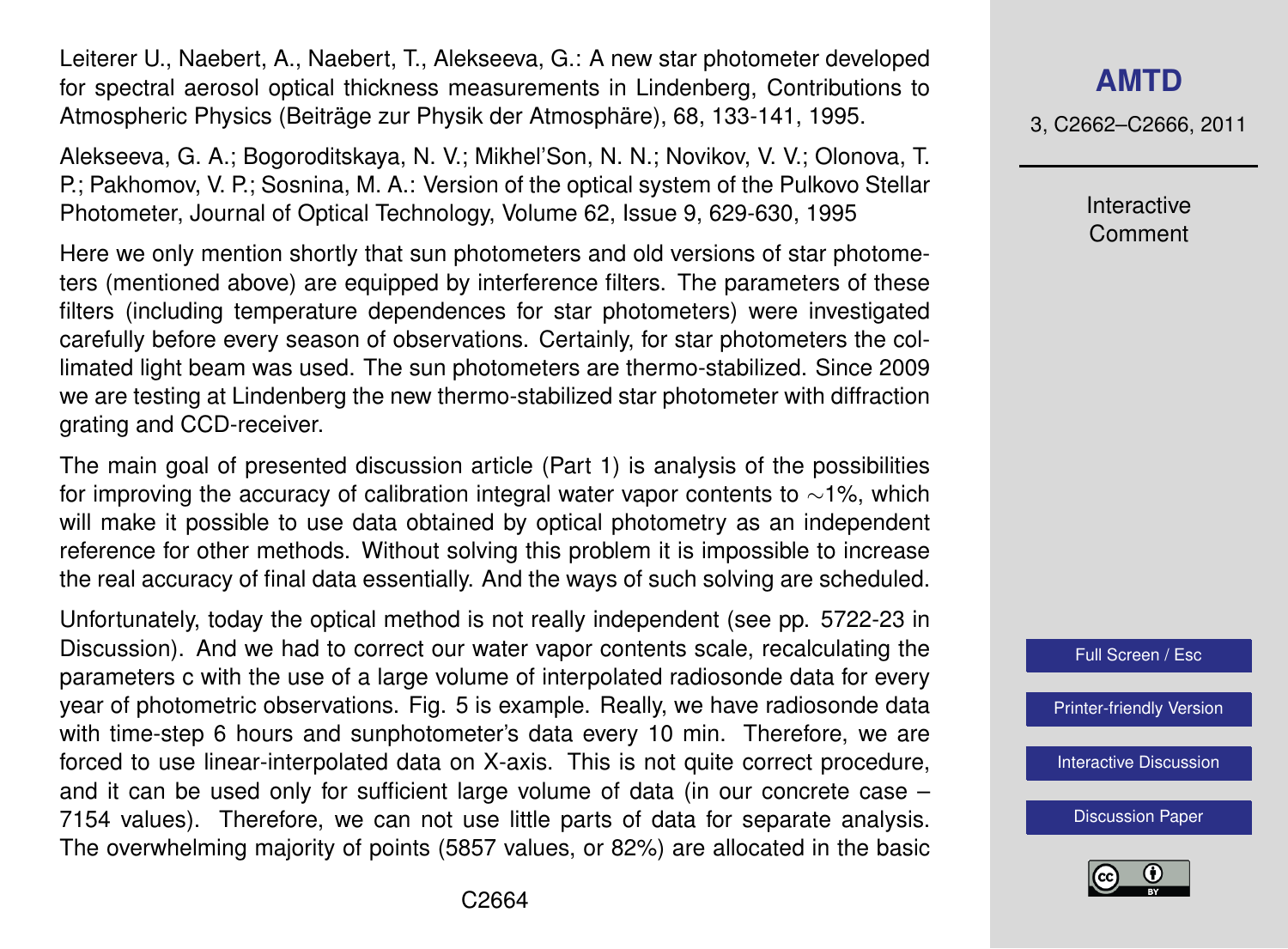range of X-axis (1-3), but these points are not separate visually. As the result we have very small uncertainties in C and m0. Also, we must mark the erratum on Fig. 5 in the value "sigma" (must be 0.044833, not 0.188585), and correct version of Fig.5 is attached. In too time it is possible to note some diversions of points from a straight line for small and very major water vapor contents, that testifies to insufficient accuracy of the accepted approximation. Therefore,  $\mu$  depends on the interval of the water vapor contents, and tends to decrease with an increase of the latter. The parameter c depends on pressure. The height distribution of water vapor in the atmosphere varies within a wide range. The variations in the water vapor distribution affect the effective pressure of water vapor and thereby specify the value of parameter c. To a larger extent, the parameter c depends on the interval of the water vapor content for which the parameter was determined. All these factors should be studied and subsequently included into the processing algorithm, to maintain the accuracy of 0.5 % (already reached in photometric observations) and to decrease the error of calibration of the water vapor content closer to 1 %.

Thanks again, and best regards.

Victor Novikov, corresponding author.

Interactive comment on Atmos. Meas. Tech. Discuss., 3, 5705, 2010.

## **[AMTD](http://www.atmos-meas-tech-discuss.net)**

3, C2662–C2666, 2011

Interactive Comment

Full Screen / Esc

[Printer-friendly Version](http://www.atmos-meas-tech-discuss.net/3/C2662/2011/amtd-3-C2662-2011-print.pdf)

[Interactive Discussion](http://www.atmos-meas-tech-discuss.net/3/5705/2010/amtd-3-5705-2010-discussion.html)